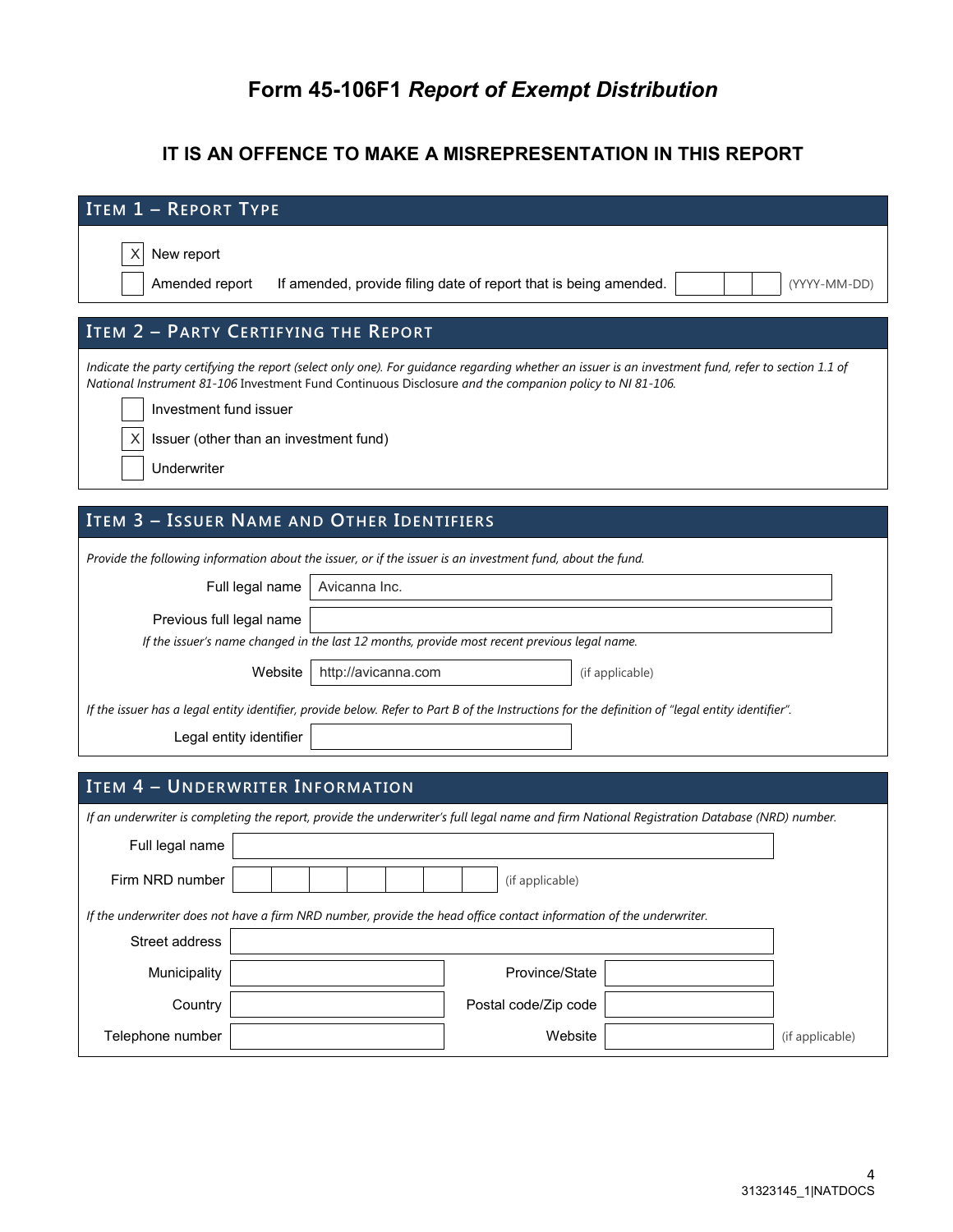| <b>ITEM 5 - ISSUER INFORMATION</b>                                                                                                                                                                                                                                             |  |  |  |  |  |  |  |
|--------------------------------------------------------------------------------------------------------------------------------------------------------------------------------------------------------------------------------------------------------------------------------|--|--|--|--|--|--|--|
| If the issuer is an investment fund, do not complete Item 5. Proceed to Item 6.                                                                                                                                                                                                |  |  |  |  |  |  |  |
| Primary industry<br>a)                                                                                                                                                                                                                                                         |  |  |  |  |  |  |  |
| Provide the issuer's North American Industry Classification Standard (NAICS) code (6 digits only) that corresponds to the issuer's primary business<br>activity. For more information on finding the NAICS industry code go to Statistics Canada's NAICS industry search tool. |  |  |  |  |  |  |  |
| NAICS industry code<br>3<br>2<br>5<br>4<br>2                                                                                                                                                                                                                                   |  |  |  |  |  |  |  |
| If the issuer is in the mining industry, indicate the stage of operations. This does not apply to issuers that provide services to issuers operating in the<br>mining industry. Select the category that best describes the issuer's stage of operations.                      |  |  |  |  |  |  |  |
| Production<br>Development<br>Exploration                                                                                                                                                                                                                                       |  |  |  |  |  |  |  |
| Is the issuer's primary business to invest all or substantially all of its assets in any of the following? If yes, select all that apply.<br>Real estate<br>Commercial/business debt<br>Consumer debt<br>Mortgages<br>Private companies                                        |  |  |  |  |  |  |  |
| b)<br>Number of employees                                                                                                                                                                                                                                                      |  |  |  |  |  |  |  |
| X<br>Number of employees:<br>$0 - 49$<br>$50 - 99$<br>$100 - 499$<br>500 or more                                                                                                                                                                                               |  |  |  |  |  |  |  |
| SEDAR profile number<br>$\mathsf{C}$ )                                                                                                                                                                                                                                         |  |  |  |  |  |  |  |
| Does the issuer have a <b>SEDAR</b> profile?<br>2<br>4<br>4<br>7<br>No<br>Yes<br>If yes, provide SEDAR profile number<br>1<br>X                                                                                                                                                |  |  |  |  |  |  |  |
| If the issuer does not have a SEDAR profile complete Item $5(d) - (h)$ .                                                                                                                                                                                                       |  |  |  |  |  |  |  |
| Head office address<br>d)                                                                                                                                                                                                                                                      |  |  |  |  |  |  |  |
| MaRS Centre, West Tower<br>Street address<br>Province/State<br>ΟN<br>661 University Avenue, Suite 1300                                                                                                                                                                         |  |  |  |  |  |  |  |
| Postal code/Zip code<br><b>M5G 0B7</b><br>Municipality<br>Toronto                                                                                                                                                                                                              |  |  |  |  |  |  |  |
| 647.688.3115<br>Country<br>Canada<br>Telephone number                                                                                                                                                                                                                          |  |  |  |  |  |  |  |
| Date of formation and financial year-end<br>e)                                                                                                                                                                                                                                 |  |  |  |  |  |  |  |
| 12<br>31<br>Date of formation<br>2016<br>11<br>25<br>Financial year-end<br><b>YYYY</b><br>MM<br><b>DD</b><br>MM<br><b>DD</b>                                                                                                                                                   |  |  |  |  |  |  |  |
| f)<br>Reporting issuer status                                                                                                                                                                                                                                                  |  |  |  |  |  |  |  |
| X<br>No<br>Yes<br>Is the issuer a reporting issuer in any jurisdiction of Canada?                                                                                                                                                                                              |  |  |  |  |  |  |  |
| If yes, select the jurisdictions of Canada in which the issuer is a reporting issuer.                                                                                                                                                                                          |  |  |  |  |  |  |  |
| All<br>BC<br>MB<br><b>NB</b><br>AB<br><b>NL</b><br>NT                                                                                                                                                                                                                          |  |  |  |  |  |  |  |
| <b>NS</b><br><b>NU</b><br>ON<br>PE<br>QC<br>SK<br>YT                                                                                                                                                                                                                           |  |  |  |  |  |  |  |
| Public listing status<br>$\mathfrak{g}$ )                                                                                                                                                                                                                                      |  |  |  |  |  |  |  |
| If the issuer has a CUSIP number, provide below (first 6 digits only)<br><b>CUSIP</b> number                                                                                                                                                                                   |  |  |  |  |  |  |  |
| If the issuer is publicly listed, provide the names of all exchanges on which its securities are listed. Include only the names of exchanges for which the<br>issuer has applied for and received a listing, which excludes, for example, automated trading systems.           |  |  |  |  |  |  |  |
| Exchange names                                                                                                                                                                                                                                                                 |  |  |  |  |  |  |  |
| Size of issuer's assets<br>h)                                                                                                                                                                                                                                                  |  |  |  |  |  |  |  |
| Select the size of the issuer's assets for its most recent financial year-end (Canadian \$). If the issuer has not existed for a full financial year, provide the<br>size of the issuer's assets at the distribution end date.                                                 |  |  |  |  |  |  |  |
| \$25M to under \$100M<br>\$0 to under \$5M<br>\$5M to under \$25M<br>x                                                                                                                                                                                                         |  |  |  |  |  |  |  |
| \$100M to under \$500M<br>\$500M to under \$1B<br>\$1B or over                                                                                                                                                                                                                 |  |  |  |  |  |  |  |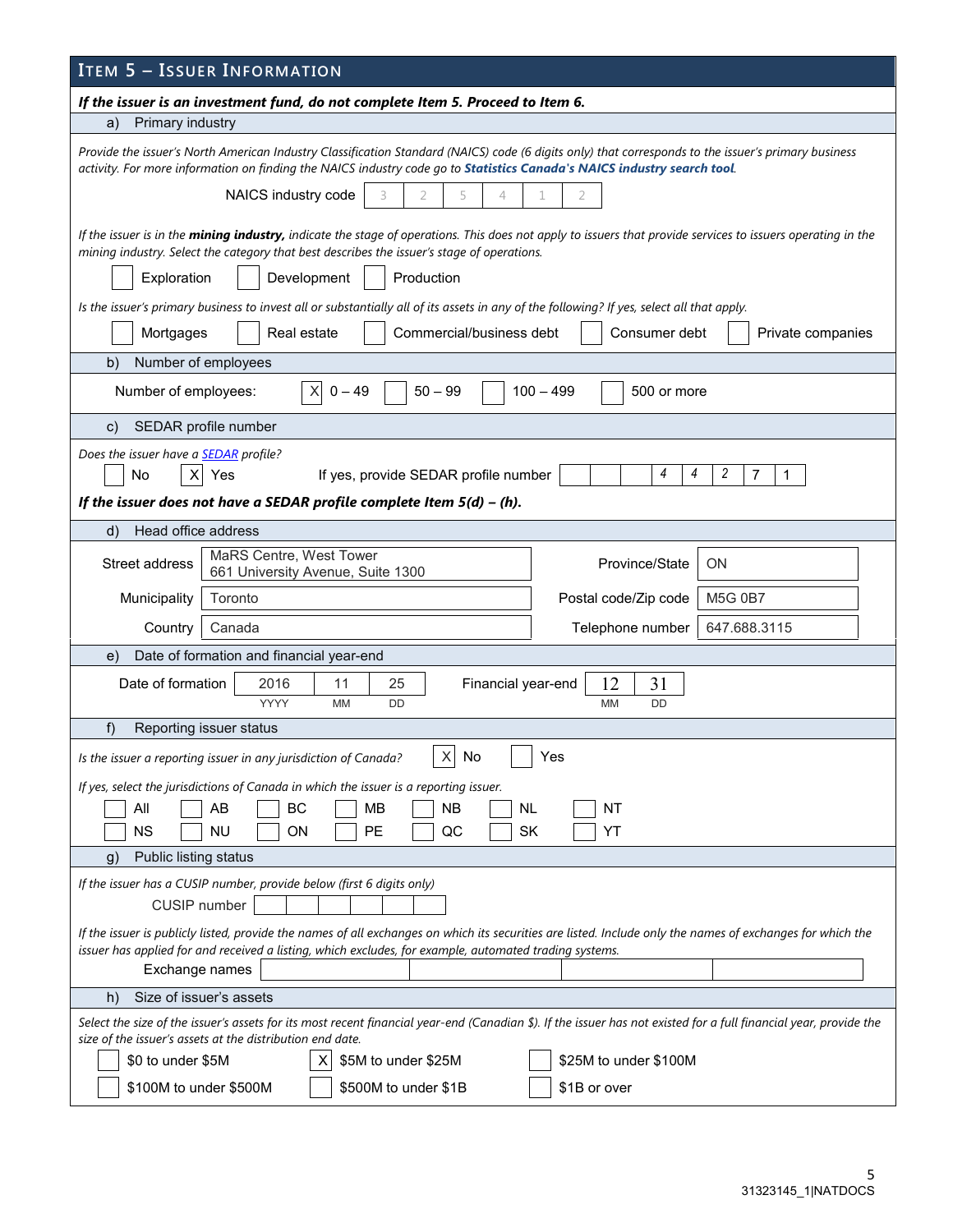## **ITEM 6 – INVESTMENT FUND ISSUER INFORMATION**

|                                                                                                                                                                                                                                                                                                                                                                | If the issuer is an investment fund, provide the following information.                                                                                                                                                                                                                                         |  |  |  |  |  |  |  |
|----------------------------------------------------------------------------------------------------------------------------------------------------------------------------------------------------------------------------------------------------------------------------------------------------------------------------------------------------------------|-----------------------------------------------------------------------------------------------------------------------------------------------------------------------------------------------------------------------------------------------------------------------------------------------------------------|--|--|--|--|--|--|--|
| a)                                                                                                                                                                                                                                                                                                                                                             | Investment fund manager information                                                                                                                                                                                                                                                                             |  |  |  |  |  |  |  |
| Full legal name                                                                                                                                                                                                                                                                                                                                                |                                                                                                                                                                                                                                                                                                                 |  |  |  |  |  |  |  |
| Firm NRD Number                                                                                                                                                                                                                                                                                                                                                | (if applicable)                                                                                                                                                                                                                                                                                                 |  |  |  |  |  |  |  |
|                                                                                                                                                                                                                                                                                                                                                                | If the investment fund manager does not have a firm NRD number, provide the head office contact information of the investment fund manager.                                                                                                                                                                     |  |  |  |  |  |  |  |
| <b>Street Address</b>                                                                                                                                                                                                                                                                                                                                          |                                                                                                                                                                                                                                                                                                                 |  |  |  |  |  |  |  |
| Municipality                                                                                                                                                                                                                                                                                                                                                   | Province/State                                                                                                                                                                                                                                                                                                  |  |  |  |  |  |  |  |
| Country                                                                                                                                                                                                                                                                                                                                                        | Postal code/Zip code                                                                                                                                                                                                                                                                                            |  |  |  |  |  |  |  |
| Telephone number                                                                                                                                                                                                                                                                                                                                               | Website (if applicable)                                                                                                                                                                                                                                                                                         |  |  |  |  |  |  |  |
| Type of investment fund<br>b)                                                                                                                                                                                                                                                                                                                                  |                                                                                                                                                                                                                                                                                                                 |  |  |  |  |  |  |  |
| Type of investment fund that most accurately identifies the issuer (select only one).<br>Money market<br>Fixed income<br>Equity<br>Balanced<br>Alternative strategies<br>Other (describe)<br>Indicate whether one or both of the following apply to the investment fund.<br>Invests primarily in other investment fund issuers<br>Is a UCITs Fund <sup>1</sup> |                                                                                                                                                                                                                                                                                                                 |  |  |  |  |  |  |  |
|                                                                                                                                                                                                                                                                                                                                                                | <sup>1</sup> Undertaking for the Collective Investment of Transferable Securities funds (UCITs Funds) are investment funds regulated by the European Union (EU) directives that allow<br>collective investment schemes to operate throughout the EU on a passport basis on authorization from one member state. |  |  |  |  |  |  |  |
| C)                                                                                                                                                                                                                                                                                                                                                             | Date of formation and financial year-end of the investment fund                                                                                                                                                                                                                                                 |  |  |  |  |  |  |  |
| Date of formation                                                                                                                                                                                                                                                                                                                                              | Financial year-end<br>YYYY<br><b>MM</b><br><b>DD</b><br><b>MM</b><br>DD                                                                                                                                                                                                                                         |  |  |  |  |  |  |  |
| d)                                                                                                                                                                                                                                                                                                                                                             | Reporting issuer status of the investment fund                                                                                                                                                                                                                                                                  |  |  |  |  |  |  |  |
|                                                                                                                                                                                                                                                                                                                                                                | No<br>Yes<br>Is the investment fund a reporting issuer in any jurisdiction of Canada?                                                                                                                                                                                                                           |  |  |  |  |  |  |  |
| All<br>ΝS                                                                                                                                                                                                                                                                                                                                                      | If yes, select the jurisdictions of Canada in which the investment fund is a reporting issuer.<br>BC<br><b>NB</b><br>AB<br>MВ<br>NL<br>NT<br>PЕ<br>QC<br><b>SK</b><br>ΝU<br>ΟN<br>YT                                                                                                                            |  |  |  |  |  |  |  |
| e)                                                                                                                                                                                                                                                                                                                                                             | Public listing status of the investment fund                                                                                                                                                                                                                                                                    |  |  |  |  |  |  |  |
| CUSIP number                                                                                                                                                                                                                                                                                                                                                   | If the investment fund has a CUSIP number, provide below (first 6 digits only).                                                                                                                                                                                                                                 |  |  |  |  |  |  |  |
| Exchange names                                                                                                                                                                                                                                                                                                                                                 | If the investment fund is publicly listed, provide the names of all exchanges on which its securities are listed. Include only the names of exchanges<br>for which the investment fund has applied for and received a listing, which excludes, for example, automated trading systems.                          |  |  |  |  |  |  |  |
| f)                                                                                                                                                                                                                                                                                                                                                             | Net asset value (NAV) of the investment fund                                                                                                                                                                                                                                                                    |  |  |  |  |  |  |  |
| \$0 to under \$5M<br>\$100M to under \$500M                                                                                                                                                                                                                                                                                                                    | Select the NAV range of the investment fund as of the date of the most recent NAV calculation (Canadian \$).<br>\$5M to under \$25M<br>\$25M to under \$100M<br>\$500M to under \$1B<br>Date of NAV calculation:<br>\$1B or over<br>YYYY<br>MM<br>DD                                                            |  |  |  |  |  |  |  |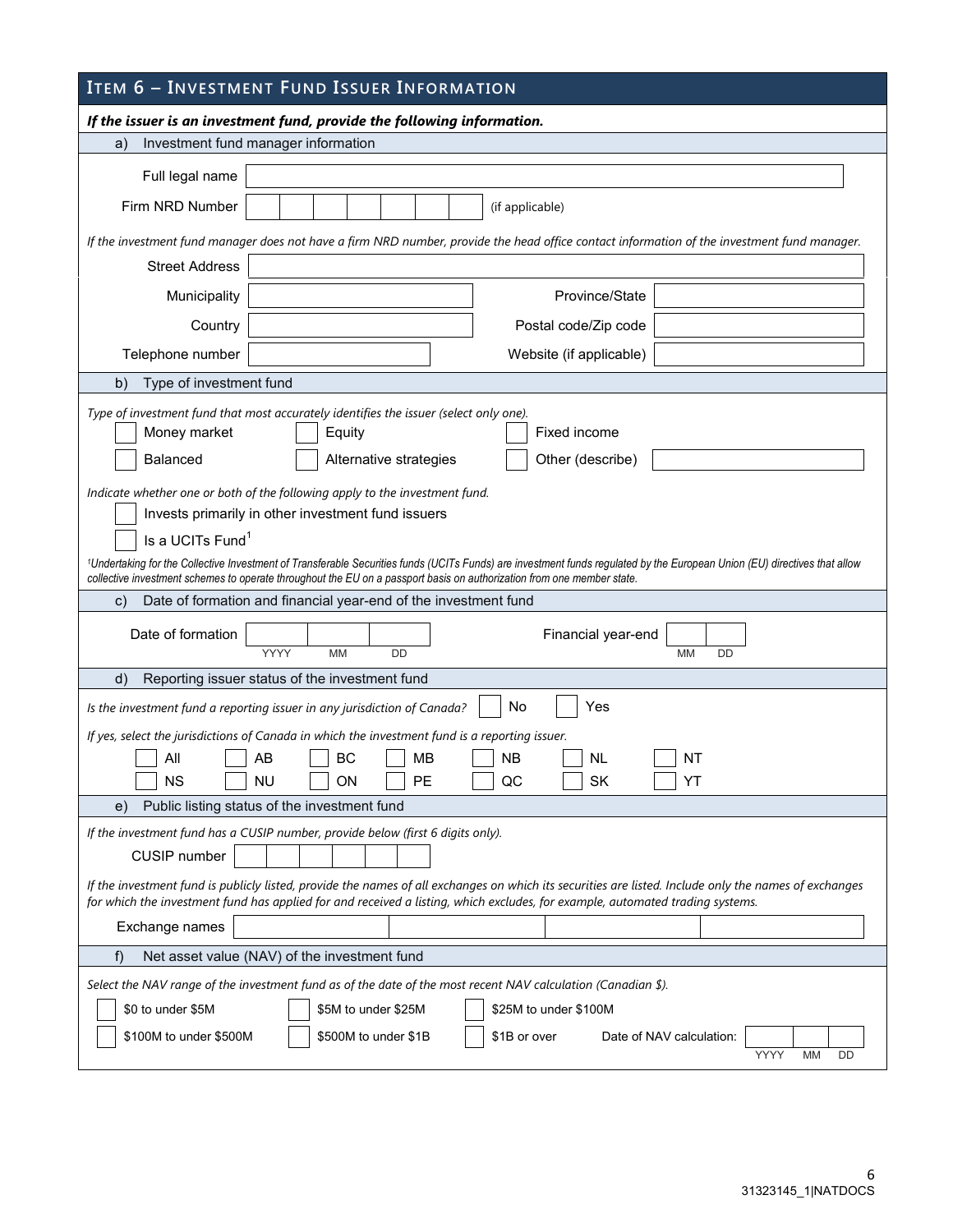## **ITEM 7 – INFORMATION ABOUT THE DISTRIBUTION**

| If an issuer located outside of Canada completes a distribution in a jurisdiction of Canada, include in Item 7 and Schedule 1 information about<br>purchasers resident in that jurisdiction of Canada only. Do not include in Item 7 securities issued as payment of commissions or finder's fees, which<br>should be disclosed in Item 8. The information provided in Item 7 must reconcile with the information provided in Schedule 1 of the report. |                                                                                                                                                                                                                                                                                                                                                                           |          |                      |                                        |   |                                                           |                                            |                                                                                                                                                                                                                                                                                           |                         |                              |                                                         |                                                                                                                                                          |
|---------------------------------------------------------------------------------------------------------------------------------------------------------------------------------------------------------------------------------------------------------------------------------------------------------------------------------------------------------------------------------------------------------------------------------------------------------|---------------------------------------------------------------------------------------------------------------------------------------------------------------------------------------------------------------------------------------------------------------------------------------------------------------------------------------------------------------------------|----------|----------------------|----------------------------------------|---|-----------------------------------------------------------|--------------------------------------------|-------------------------------------------------------------------------------------------------------------------------------------------------------------------------------------------------------------------------------------------------------------------------------------------|-------------------------|------------------------------|---------------------------------------------------------|----------------------------------------------------------------------------------------------------------------------------------------------------------|
| a)                                                                                                                                                                                                                                                                                                                                                                                                                                                      |                                                                                                                                                                                                                                                                                                                                                                           | Currency |                      |                                        |   |                                                           |                                            |                                                                                                                                                                                                                                                                                           |                         |                              |                                                         |                                                                                                                                                          |
|                                                                                                                                                                                                                                                                                                                                                                                                                                                         | Select the currency or currencies in which the distribution was made. All dollar amounts provided in the report must be in Canadian dollars.<br>Canadian dollar<br>US dollar<br>Euro<br>Other (describe)<br>x                                                                                                                                                             |          |                      |                                        |   |                                                           |                                            |                                                                                                                                                                                                                                                                                           |                         |                              |                                                         |                                                                                                                                                          |
| b)                                                                                                                                                                                                                                                                                                                                                                                                                                                      |                                                                                                                                                                                                                                                                                                                                                                           |          | Distribution date(s) |                                        |   |                                                           |                                            |                                                                                                                                                                                                                                                                                           |                         |                              |                                                         |                                                                                                                                                          |
|                                                                                                                                                                                                                                                                                                                                                                                                                                                         | State the distribution start and end dates. If the report is being filed for securities distributed on only one distribution date, provide the distribution<br>date as both the start and end dates. If the report is being filed for securities distributed on a continuous basis, include the start and end dates for<br>the distribution period covered by the report. |          |                      |                                        |   |                                                           |                                            |                                                                                                                                                                                                                                                                                           |                         |                              |                                                         |                                                                                                                                                          |
|                                                                                                                                                                                                                                                                                                                                                                                                                                                         |                                                                                                                                                                                                                                                                                                                                                                           |          |                      | Start date                             |   | 2017<br>YYYY                                              | 12<br><b>MM</b><br><b>DD</b>               | 22                                                                                                                                                                                                                                                                                        | End date                | 2017<br>YYYY                 | 27<br>12<br><b>MM</b><br><b>DD</b>                      |                                                                                                                                                          |
| C)                                                                                                                                                                                                                                                                                                                                                                                                                                                      |                                                                                                                                                                                                                                                                                                                                                                           |          |                      |                                        |   | Detailed purchaser information                            |                                            |                                                                                                                                                                                                                                                                                           |                         |                              |                                                         |                                                                                                                                                          |
|                                                                                                                                                                                                                                                                                                                                                                                                                                                         |                                                                                                                                                                                                                                                                                                                                                                           |          |                      |                                        |   |                                                           |                                            | Complete Schedule 1 of this form for each purchaser and attach the schedule to the completed report.                                                                                                                                                                                      |                         |                              |                                                         |                                                                                                                                                          |
| d)                                                                                                                                                                                                                                                                                                                                                                                                                                                      |                                                                                                                                                                                                                                                                                                                                                                           |          |                      |                                        |   | Types of securities distributed                           |                                            |                                                                                                                                                                                                                                                                                           |                         |                              |                                                         |                                                                                                                                                          |
|                                                                                                                                                                                                                                                                                                                                                                                                                                                         |                                                                                                                                                                                                                                                                                                                                                                           |          |                      |                                        |   |                                                           |                                            | Provide the following information for all distributions that take place in a jurisdiction of Canada on a per security basis. Refer to Part A of the                                                                                                                                       |                         |                              |                                                         |                                                                                                                                                          |
|                                                                                                                                                                                                                                                                                                                                                                                                                                                         |                                                                                                                                                                                                                                                                                                                                                                           |          |                      |                                        |   |                                                           |                                            |                                                                                                                                                                                                                                                                                           |                         |                              |                                                         | Instructions for how to indicate the security code. If providing the CUSIP number, indicate the full 9-digit CUSIP number assigned to the security       |
| being distributed.                                                                                                                                                                                                                                                                                                                                                                                                                                      |                                                                                                                                                                                                                                                                                                                                                                           |          |                      |                                        |   |                                                           |                                            |                                                                                                                                                                                                                                                                                           |                         |                              | Canadian \$                                             |                                                                                                                                                          |
|                                                                                                                                                                                                                                                                                                                                                                                                                                                         | Security<br>code                                                                                                                                                                                                                                                                                                                                                          |          |                      | <b>CUSIP</b> number<br>(if applicable) |   |                                                           | Description of security                    |                                                                                                                                                                                                                                                                                           | Number of<br>securities | Single or<br>lowest<br>price | Highest<br>price                                        | <b>Total amount</b>                                                                                                                                      |
| U                                                                                                                                                                                                                                                                                                                                                                                                                                                       | B                                                                                                                                                                                                                                                                                                                                                                         | S        |                      |                                        |   |                                                           | and $\frac{1}{2}$ a share purchase warrant | Units. Each Unit consists of 1 common share                                                                                                                                                                                                                                               | 360,000                 | 2.00                         | 2.00                                                    | 720,000                                                                                                                                                  |
|                                                                                                                                                                                                                                                                                                                                                                                                                                                         |                                                                                                                                                                                                                                                                                                                                                                           |          |                      |                                        |   |                                                           |                                            |                                                                                                                                                                                                                                                                                           |                         |                              |                                                         |                                                                                                                                                          |
|                                                                                                                                                                                                                                                                                                                                                                                                                                                         |                                                                                                                                                                                                                                                                                                                                                                           |          |                      |                                        |   |                                                           |                                            |                                                                                                                                                                                                                                                                                           |                         |                              |                                                         |                                                                                                                                                          |
|                                                                                                                                                                                                                                                                                                                                                                                                                                                         |                                                                                                                                                                                                                                                                                                                                                                           |          |                      |                                        |   |                                                           |                                            |                                                                                                                                                                                                                                                                                           |                         |                              |                                                         |                                                                                                                                                          |
| e)                                                                                                                                                                                                                                                                                                                                                                                                                                                      |                                                                                                                                                                                                                                                                                                                                                                           |          |                      |                                        |   | Details of rights and convertible/exchangeable securities |                                            |                                                                                                                                                                                                                                                                                           |                         |                              |                                                         |                                                                                                                                                          |
|                                                                                                                                                                                                                                                                                                                                                                                                                                                         |                                                                                                                                                                                                                                                                                                                                                                           |          |                      |                                        |   |                                                           |                                            | If any rights (e.g. warrants, options) were distributed, provide the exercise price and expiry date for each right. If any convertible/exchangeable<br>securities were distributed, provide the conversion ratio and describe any other terms for each convertible/exchangeable security. |                         |                              |                                                         |                                                                                                                                                          |
|                                                                                                                                                                                                                                                                                                                                                                                                                                                         | Security code                                                                                                                                                                                                                                                                                                                                                             |          |                      | Underlying<br>security code            |   | Exercise price<br>(Canadian \$)<br>Lowest                 | <b>Highest</b>                             | Expiry date<br>(YYYY-MM-DD)                                                                                                                                                                                                                                                               | Conversion<br>ratio     |                              | Describe other terms (if applicable)                    |                                                                                                                                                          |
| W                                                                                                                                                                                                                                                                                                                                                                                                                                                       | N                                                                                                                                                                                                                                                                                                                                                                         | т        | С                    | M                                      | S | 2.50                                                      | 2.50                                       | 2019-06-22                                                                                                                                                                                                                                                                                | 1:1                     |                              | Each full warrant is exercisable into 1<br>common snare |                                                                                                                                                          |
| W                                                                                                                                                                                                                                                                                                                                                                                                                                                       | N                                                                                                                                                                                                                                                                                                                                                                         | т        | C                    | М                                      | S | 2.50                                                      | 2.50                                       | 2019-06-27                                                                                                                                                                                                                                                                                | 1:1                     |                              | Each full warrant is exercisable into 1<br>common share |                                                                                                                                                          |
| f)                                                                                                                                                                                                                                                                                                                                                                                                                                                      |                                                                                                                                                                                                                                                                                                                                                                           |          |                      |                                        |   | Summary of the distribution by jurisdiction and exemption |                                            |                                                                                                                                                                                                                                                                                           |                         |                              |                                                         |                                                                                                                                                          |
|                                                                                                                                                                                                                                                                                                                                                                                                                                                         |                                                                                                                                                                                                                                                                                                                                                                           |          |                      |                                        |   |                                                           |                                            |                                                                                                                                                                                                                                                                                           |                         |                              |                                                         | State the total dollar amount of securities distributed and the number of purchasers for each jurisdiction of Canada and foreign jurisdiction where a    |
|                                                                                                                                                                                                                                                                                                                                                                                                                                                         |                                                                                                                                                                                                                                                                                                                                                                           |          |                      |                                        |   |                                                           |                                            |                                                                                                                                                                                                                                                                                           |                         |                              |                                                         | purchaser resides and for each exemption relied on in Canada for that distribution. However, if an issuer located outside of Canada completes a          |
|                                                                                                                                                                                                                                                                                                                                                                                                                                                         |                                                                                                                                                                                                                                                                                                                                                                           |          |                      |                                        |   |                                                           |                                            | distribution in a jurisdiction of Canada, include distributions to purchasers resident in that jurisdiction of Canada only.                                                                                                                                                               |                         |                              |                                                         | This table requires a separate line item for: (i) each jurisdiction where a purchaser resides, (ii) each exemption relied on in the jurisdiction where a |
| jurisdiction.                                                                                                                                                                                                                                                                                                                                                                                                                                           |                                                                                                                                                                                                                                                                                                                                                                           |          |                      |                                        |   |                                                           |                                            |                                                                                                                                                                                                                                                                                           |                         |                              |                                                         | purchaser resides, if a purchaser resides in a jurisdiction of Canada, and (iii) each exemption relied on in Canada, if a purchaser resides in a foreign |
|                                                                                                                                                                                                                                                                                                                                                                                                                                                         |                                                                                                                                                                                                                                                                                                                                                                           |          |                      |                                        |   |                                                           |                                            | For jurisdictions within Canada, state the province or territory, otherwise state the country.                                                                                                                                                                                            |                         |                              |                                                         |                                                                                                                                                          |
|                                                                                                                                                                                                                                                                                                                                                                                                                                                         | Province or<br>country                                                                                                                                                                                                                                                                                                                                                    |          |                      |                                        |   |                                                           | Exemption relied on                        |                                                                                                                                                                                                                                                                                           |                         | Number of<br>purchasers      |                                                         | Total amount (Canadian \$)                                                                                                                               |
|                                                                                                                                                                                                                                                                                                                                                                                                                                                         | ON                                                                                                                                                                                                                                                                                                                                                                        |          |                      |                                        |   |                                                           | Section 2.30 of NI 45-106                  |                                                                                                                                                                                                                                                                                           |                         | 4                            |                                                         | 510,000                                                                                                                                                  |
|                                                                                                                                                                                                                                                                                                                                                                                                                                                         | QC                                                                                                                                                                                                                                                                                                                                                                        |          |                      |                                        |   |                                                           | Section 2.30 of NI 45-106                  |                                                                                                                                                                                                                                                                                           |                         | 3                            |                                                         | 210,000                                                                                                                                                  |
|                                                                                                                                                                                                                                                                                                                                                                                                                                                         |                                                                                                                                                                                                                                                                                                                                                                           |          |                      |                                        |   |                                                           |                                            | Total dollar amount of securities distributed<br>Total number of unique purchasers <sup>2</sup>                                                                                                                                                                                           |                         | 7                            |                                                         | 720,000                                                                                                                                                  |
|                                                                                                                                                                                                                                                                                                                                                                                                                                                         |                                                                                                                                                                                                                                                                                                                                                                           |          |                      |                                        |   |                                                           |                                            |                                                                                                                                                                                                                                                                                           |                         |                              |                                                         |                                                                                                                                                          |

*2 In calculating the total number of unique purchasers to which the issuer distributed securities, count each purchaser only once, regardless of whether the issuer distributed multiple types of securities to, and relied on multiple exemptions for, that purchaser.*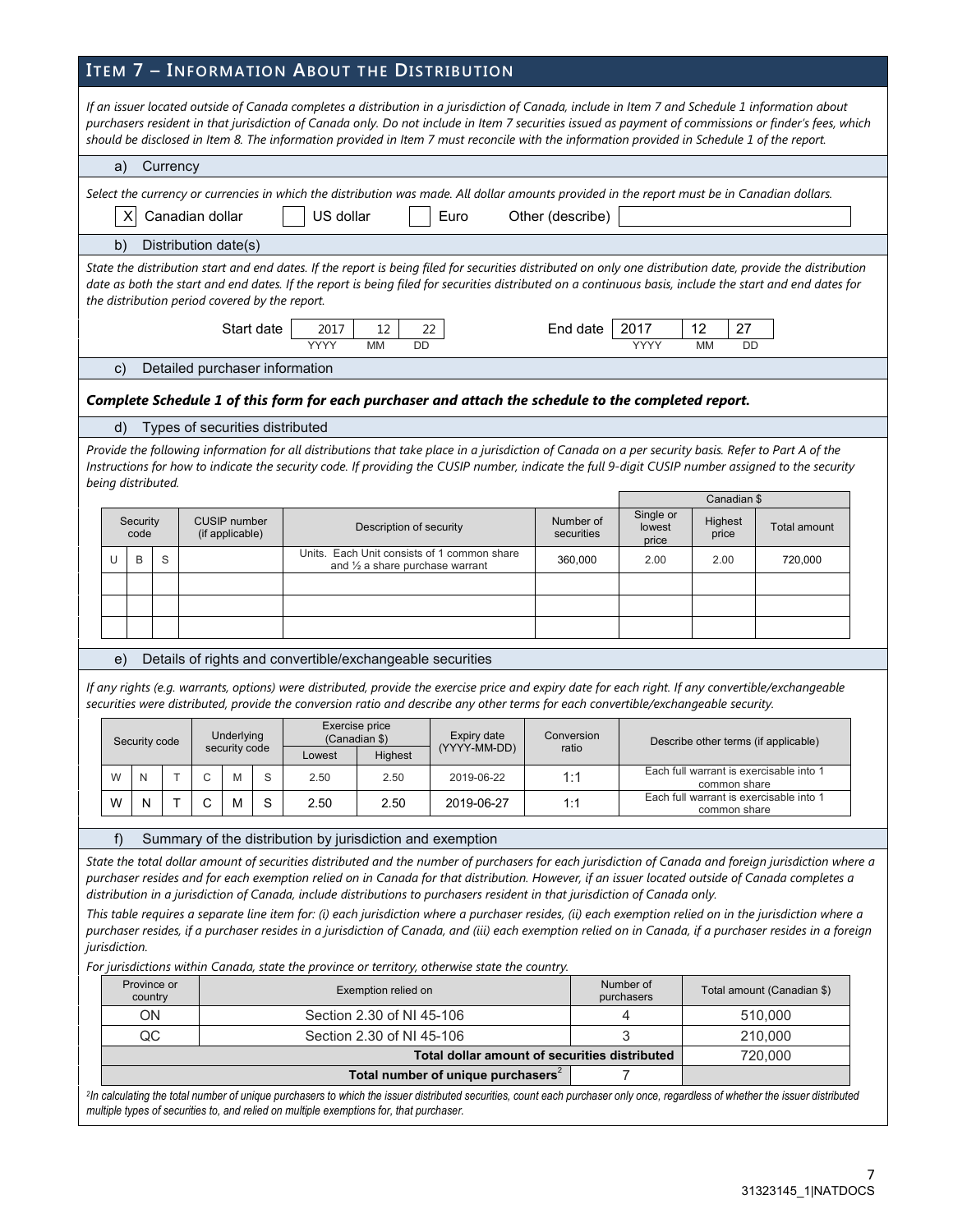#### g) Net proceeds to the investment fund by jurisdiction

*If the issuer is an investment fund, provide the net proceeds to the investment fund for each jurisdiction of Canada and foreign jurisdiction where a purchaser resides.<sup>3</sup> If an issuer located outside of Canada completes a distribution in a jurisdiction of Canada, include net proceeds for that jurisdiction of Canada only. For jurisdictions within Canada, state the province or territory, otherwise state the country.*

| Province or country                       | Net proceeds<br>(Canadian \$) |
|-------------------------------------------|-------------------------------|
|                                           |                               |
|                                           |                               |
|                                           |                               |
|                                           |                               |
| Total net proceeds to the investment fund |                               |

*3 "Net proceeds" means the gross proceeds realized in the jurisdiction from the distributions for which the report is being filed, less the gross redemptions that occurred during the distribution period covered by the report.* 

#### h) Offering materials - This section applies only in Saskatchewan, Ontario, Québec, New Brunswick and Nova Scotia.

*If a distribution has occurred in Saskatchewan, Ontario, Québec, New Brunswick or Nova Scotia, complete the table below by listing the offering materials that are required under the prospectus exemption relied on to be filed with or delivered to the securities regulatory authority or regulator in those jurisdictions.* 

*In Ontario, if the offering materials listed in the table are required to be filed with or delivered to the Ontario Securities Commission (OSC), attach an electronic version of the offering materials that have not been previously filed with or delivered to the OSC.* 

|    | Description                  | Date of document or<br>other material<br>(YYYY-MM-DD) | Previously filed<br>with or delivered to<br>regulator?<br>(Y/N) | Date previously filed or delivered<br>(YYYY-MM-DD)            |
|----|------------------------------|-------------------------------------------------------|-----------------------------------------------------------------|---------------------------------------------------------------|
|    | Investor Presentation        | 2017-10-30                                            | $\checkmark$                                                    | 2018-01-12 with OSC<br>under Submission<br>#EDR1515795141-929 |
| 2. | <b>Investor Presentation</b> | 2017-11-20                                            | $\checkmark$                                                    | 2018-01-12 with OSC<br>under Submission<br>#EDR1515795141-929 |
| 3  | Investor Presentation        | 2017-12-18                                            | v                                                               | 2018-01-12 with OSC<br>under Submission<br>#EDR1515795141-929 |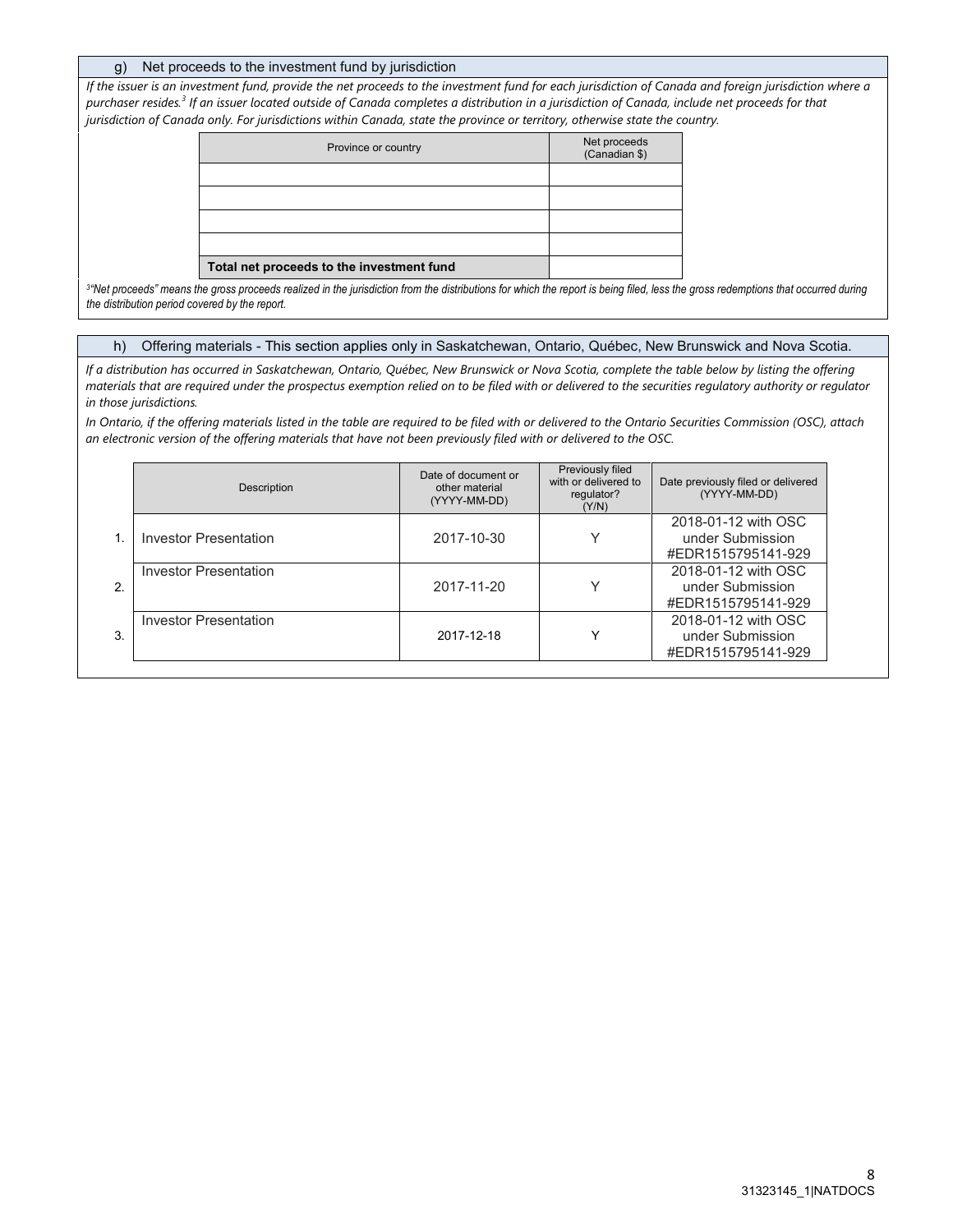| <b>ITEM 8 - COMPENSATION INFORMATION</b>                                                                                                                                                                                                                                                                                                                                                                                                                                                                                                                                                                                                  |  |  |  |  |  |  |  |
|-------------------------------------------------------------------------------------------------------------------------------------------------------------------------------------------------------------------------------------------------------------------------------------------------------------------------------------------------------------------------------------------------------------------------------------------------------------------------------------------------------------------------------------------------------------------------------------------------------------------------------------------|--|--|--|--|--|--|--|
| Provide information for each person (as defined in NI 45-106) to whom the issuer directly provides, or will provide, any compensation in connection<br>with the distribution. Complete additional copies of this page if more than one person was, or will be, compensated.                                                                                                                                                                                                                                                                                                                                                               |  |  |  |  |  |  |  |
| Indicate whether any compensation was paid, or will be paid, in connection with the distribution.<br>No<br>If yes, indicate number of persons compensated.<br>X<br>Yes                                                                                                                                                                                                                                                                                                                                                                                                                                                                    |  |  |  |  |  |  |  |
| Name of person compensated and registration status<br>a)                                                                                                                                                                                                                                                                                                                                                                                                                                                                                                                                                                                  |  |  |  |  |  |  |  |
| Indicate whether the person compensated is a registrant.<br>No<br>Yes                                                                                                                                                                                                                                                                                                                                                                                                                                                                                                                                                                     |  |  |  |  |  |  |  |
| If the person compensated is an individual, provide the name of the individual.                                                                                                                                                                                                                                                                                                                                                                                                                                                                                                                                                           |  |  |  |  |  |  |  |
| Full legal name of individual<br>Family name                                                                                                                                                                                                                                                                                                                                                                                                                                                                                                                                                                                              |  |  |  |  |  |  |  |
| First given name<br>Secondary given names<br>If the person compensated is not an individual, provide the following information.                                                                                                                                                                                                                                                                                                                                                                                                                                                                                                           |  |  |  |  |  |  |  |
| Full legal name of non-individual                                                                                                                                                                                                                                                                                                                                                                                                                                                                                                                                                                                                         |  |  |  |  |  |  |  |
| Firm NRD number<br>(if applicable)                                                                                                                                                                                                                                                                                                                                                                                                                                                                                                                                                                                                        |  |  |  |  |  |  |  |
| Indicate whether the person compensated facilitated the distribution through a funding portal or an internet-based portal.                                                                                                                                                                                                                                                                                                                                                                                                                                                                                                                |  |  |  |  |  |  |  |
| No<br>Yes                                                                                                                                                                                                                                                                                                                                                                                                                                                                                                                                                                                                                                 |  |  |  |  |  |  |  |
| <b>Business contact information</b><br>b)                                                                                                                                                                                                                                                                                                                                                                                                                                                                                                                                                                                                 |  |  |  |  |  |  |  |
| If a firm NRD number is not provided in Item 8(a), provide the business contact information of the person being compensated.                                                                                                                                                                                                                                                                                                                                                                                                                                                                                                              |  |  |  |  |  |  |  |
| Street address                                                                                                                                                                                                                                                                                                                                                                                                                                                                                                                                                                                                                            |  |  |  |  |  |  |  |
| Province/State<br>Municipality                                                                                                                                                                                                                                                                                                                                                                                                                                                                                                                                                                                                            |  |  |  |  |  |  |  |
| Country<br>Postal code/Zip code                                                                                                                                                                                                                                                                                                                                                                                                                                                                                                                                                                                                           |  |  |  |  |  |  |  |
| Email address<br>Telephone number                                                                                                                                                                                                                                                                                                                                                                                                                                                                                                                                                                                                         |  |  |  |  |  |  |  |
| Relationship to issuer or investment fund manager<br>C)                                                                                                                                                                                                                                                                                                                                                                                                                                                                                                                                                                                   |  |  |  |  |  |  |  |
| Indicate the person's relationship with the issuer or investment fund manager (select all that apply). Refer to the meaning of "connected" in Part B(2)<br>of the Instructions and the meaning of "control" in section 1.4 of NI 45-106 for the purposes of completing this section.<br>Connected with the issuer or investment fund manager<br>Insider of the issuer (other than an investment fund)                                                                                                                                                                                                                                     |  |  |  |  |  |  |  |
| Director or officer of the investment fund or investment fund manager                                                                                                                                                                                                                                                                                                                                                                                                                                                                                                                                                                     |  |  |  |  |  |  |  |
| Employee of the issuer or investment fund manager                                                                                                                                                                                                                                                                                                                                                                                                                                                                                                                                                                                         |  |  |  |  |  |  |  |
| None of the above                                                                                                                                                                                                                                                                                                                                                                                                                                                                                                                                                                                                                         |  |  |  |  |  |  |  |
|                                                                                                                                                                                                                                                                                                                                                                                                                                                                                                                                                                                                                                           |  |  |  |  |  |  |  |
| d)<br>Compensation details                                                                                                                                                                                                                                                                                                                                                                                                                                                                                                                                                                                                                |  |  |  |  |  |  |  |
| Provide details of all compensation paid, or to be paid, to the person identified in Item 8(a) in connection with the distribution. Provide all amounts<br>in Canadian dollars. Include cash commissions, securities-based compensation, gifts, discounts or other compensation. Do not report payments for<br>services incidental to the distribution, such as clerical, printing, legal or accounting services. An issuer is not required to ask for details about, or<br>report on, internal allocation arrangements with the directors, officers or employees of a non-individual compensated by the issuer.<br>Cash commissions paid |  |  |  |  |  |  |  |
| Security code 3<br>Security code 1<br>Security code 2<br>Value of all securities distributed<br>Security codes<br>as compensation <sup>4</sup>                                                                                                                                                                                                                                                                                                                                                                                                                                                                                            |  |  |  |  |  |  |  |
| Describe terms of warrants, options or other rights                                                                                                                                                                                                                                                                                                                                                                                                                                                                                                                                                                                       |  |  |  |  |  |  |  |
| Other compensation <sup>5</sup><br>Describe                                                                                                                                                                                                                                                                                                                                                                                                                                                                                                                                                                                               |  |  |  |  |  |  |  |
| <b>Total compensation paid</b>                                                                                                                                                                                                                                                                                                                                                                                                                                                                                                                                                                                                            |  |  |  |  |  |  |  |
| Check box if the person will or may receive any deferred compensation (describe the terms below)                                                                                                                                                                                                                                                                                                                                                                                                                                                                                                                                          |  |  |  |  |  |  |  |
| 4Provide the aggregate value of all securities distributed as compensation, excluding options, warrants or other rights exercisable to acquire additional securities of the issuer.<br>Indicate the security codes for all securities distributed as compensation, including options, warrants or other rights exercisable to acquire additional securities of the issuer.<br><sup>5</sup> Do not include deferred compensation.                                                                                                                                                                                                          |  |  |  |  |  |  |  |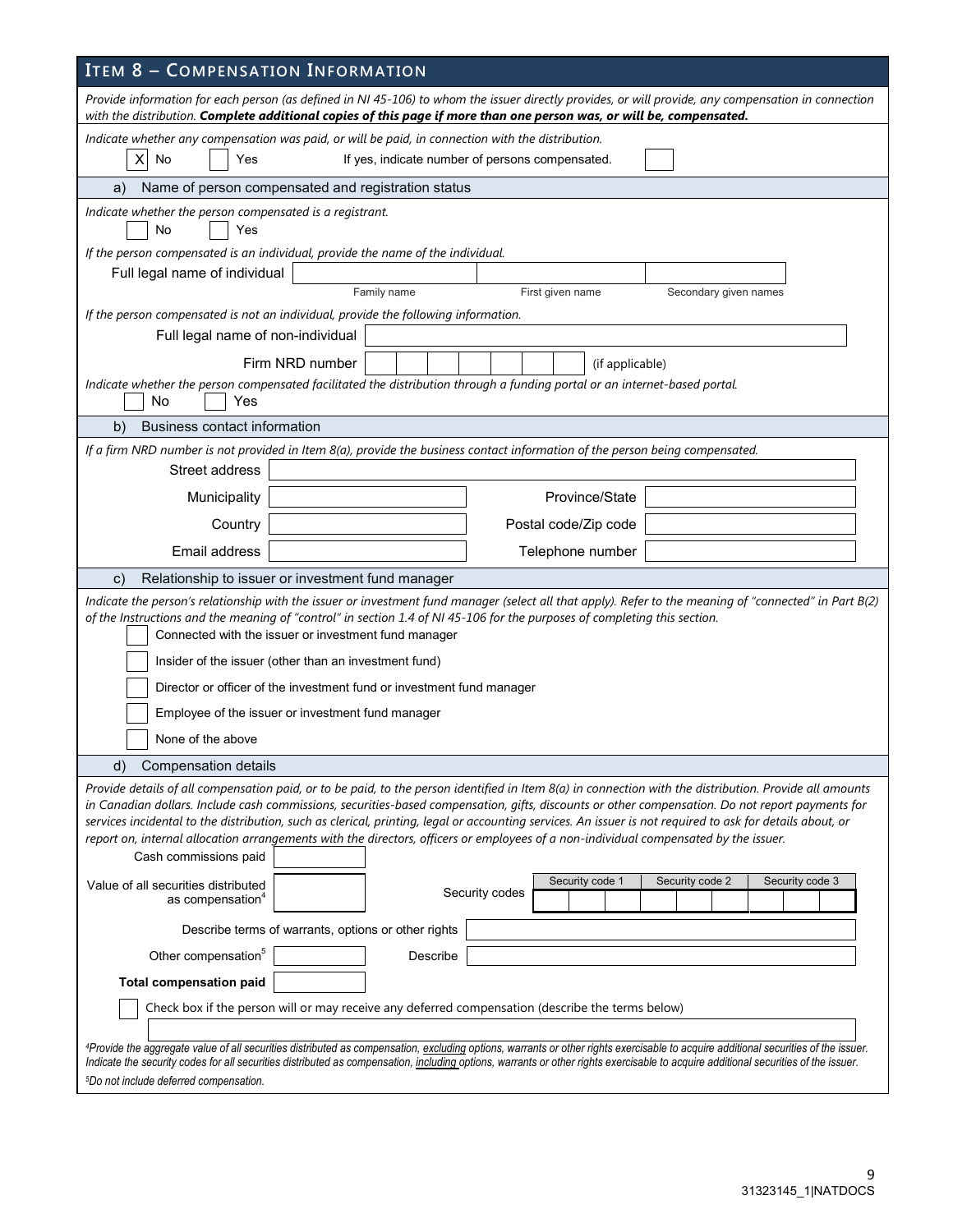| ITEM 9 - DIRECTORS, EXECUTIVE OFFICERS AND PROMOTERS OF THE ISSUER                                  |  |  |  |  |  |
|-----------------------------------------------------------------------------------------------------|--|--|--|--|--|
| If the issuer is an investment fund, do not complete Item 9. Proceed to Item 10.                    |  |  |  |  |  |
| Indicate whether the issuer is any of the following (select all that apply).                        |  |  |  |  |  |
| Reporting issuer in any jurisdiction of Canada                                                      |  |  |  |  |  |
| Foreign public issuer                                                                               |  |  |  |  |  |
| Wholly owned subsidiary of a reporting issuer in any jurisdiction of Canada <sup>6</sup>            |  |  |  |  |  |
| Provide name of reporting issuer                                                                    |  |  |  |  |  |
| Wholly owned subsidiary of a foreign public issuer <sup>6</sup>                                     |  |  |  |  |  |
| Provide name of foreign public issuer                                                               |  |  |  |  |  |
| Issuer distributing eligible foreign securities only to permitted clients <sup>7</sup>              |  |  |  |  |  |
| If the issuer is at least one of the above, do not complete Item $9(a) - (c)$ . Proceed to Item 10. |  |  |  |  |  |

<sup>6</sup>An issuer is a wholly owned subsidiary of a reporting issuer or a foreign public issuer if all of the issuer's outstanding voting securities, other than securities that are required by *law to be owned by its directors, are beneficially owned by the reporting issuer or the foreign public issuer, respectively.* 

*<sup>7</sup>Check this box if it applies to the current distribution even if the issuer made previous distributions of other types of securities to non-permitted clients. Refer to the definitions of "eligible foreign security" and "permitted client" in Part B(1) of the Instructions.*

 $X$  *If the issuer is none of the above, check this box and complete Item 9(a) – (c).* 

a) Directors, executive officers and promoters of the issuer

*Provide the following information for each director, executive officer and promoter of the issuer. For locations within Canada, state the province or territory, otherwise state the country. For "Relationship to issuer", "D" – Director, "O" – Executive Officer, "P" – Promoter.* 

| Organization or company name | Family name | First given<br>name | Secondary given<br>names | Business location of<br>non-individual or<br>residential<br>jurisdiction of<br>individual |   | Relationship to<br>issuer<br>(select all that<br>apply) |   |
|------------------------------|-------------|---------------------|--------------------------|-------------------------------------------------------------------------------------------|---|---------------------------------------------------------|---|
|                              |             |                     |                          | Province or country                                                                       | D | $\circ$                                                 | P |
|                              | Azadian     | Aras                |                          | <b>ON</b>                                                                                 | X | X                                                       |   |
|                              | Moghani     | Arash               |                          | <b>ON</b>                                                                                 |   | X                                                       |   |
|                              | Purohit     | Setu                |                          | On                                                                                        | X | X                                                       |   |
|                              | Sohi        | David               |                          | <b>ON</b>                                                                                 | X |                                                         |   |
|                              | Langstaff   | Kyle                |                          | <b>ON</b>                                                                                 |   | X                                                       |   |
|                              | Babaei      | Saied               |                          | <b>ON</b><br>$\times$                                                                     |   |                                                         |   |
|                              | Panchal     | Chandra             |                          | QC                                                                                        | X |                                                         |   |
|                              | Purohit     | <b>Nimish</b>       |                          | <b>ON</b>                                                                                 | X |                                                         |   |
|                              | Nosiglia    | Lucas               |                          | Argentina                                                                                 |   | X                                                       |   |

b) Promoter information

*If the promoter listed above is not an individual, provide the following information for each director and executive officer of the promoter. For locations within Canada, state the province or territory, otherwise state the country. For "Relationship to promoter", "D" – Director, "O" – Executive Officer.* 

| Organization or company name | Family name | First given<br>name | Secondary<br>given | Residential<br>jurisdiction of<br>individual | Relationship to promoter<br>(select one or both if applicable) |  |
|------------------------------|-------------|---------------------|--------------------|----------------------------------------------|----------------------------------------------------------------|--|
|                              |             |                     | names              | Province or<br>country                       | D                                                              |  |
|                              |             |                     |                    |                                              |                                                                |  |
|                              |             |                     |                    |                                              |                                                                |  |
|                              |             |                     |                    |                                              |                                                                |  |
|                              |             |                     |                    |                                              |                                                                |  |
|                              |             |                     |                    |                                              |                                                                |  |